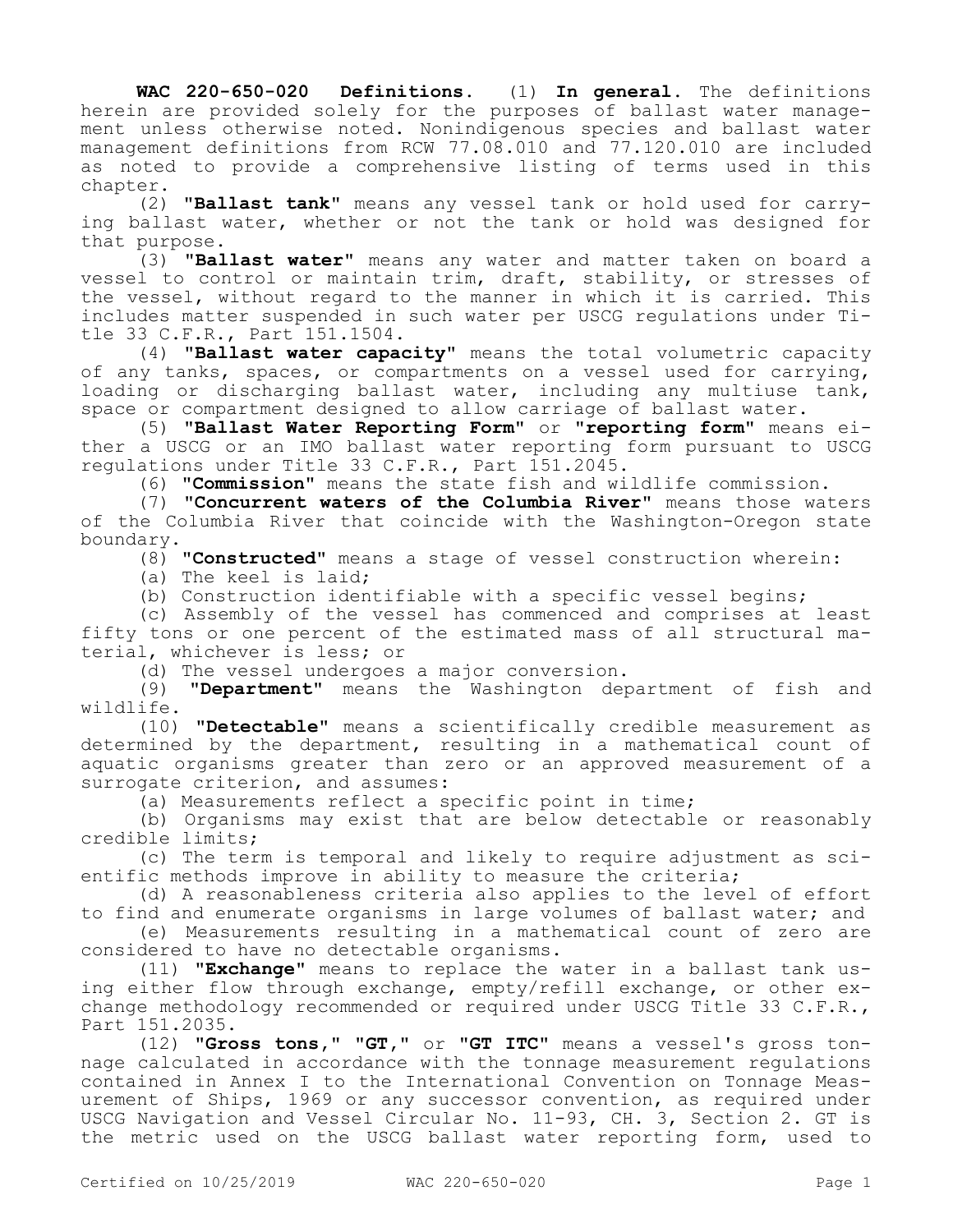qualify a "vessel" under this chapter, and is generally calculated differently than other tonnage metrics such as gross regulatory tons, gross registered tons (GRT), net tons, displacement, or deadweight. It is the vessel owner's or operator's responsibility to determine his or her vessel's applicability to this chapter if using alternative tonnage measurements, as there are no standard conversion metrics to GT.

(13) **"International Maritime Organization"** or **"IMO"** means a specialized agency of the United Nations with one hundred sixty-seven Member States and three Associate Members and based in the United Kingdom. Reference to IMO herein applies to its International Convention for the Control and Management of Ships' Ballast Water and Sediments adopted in 2004.

(14) **"Living organism"** means a whole or minimally damaged organism that exhibits signs of viability such as energy, activity, reproductive ability, or function at the time of observation.

(15) **"Major conversion"** means a conversion of an existing vessel that:

(a) Changes its ballast water carrying capacity by fifteen percent or greater;

(b) Changes the vessel type;

(c) As determined by the department, is projected to prolong its life by ten years or more; or

(d) Results in modifications to its ballast water system other than component replacement-in-kind. Conversion of a vessel to meet the provisions of this chapter will not be deemed to constitute a major conversion.

(16) **"Nonindigenous species"** means any species or other viable biological material that enters an ecosystem beyond its natural range. This also includes the seeds, eggs, spores, and other biological material capable of reproducing that species, or any other viable biological material that enters an ecosystem beyond its natural range.

(17) **"Person"** means an individual, firm, public or private corporation, partnership, association, state, municipality, commission, political subdivision of a state, or any interstate body.

(18) **"Port"** means a terminal or group of terminals or any place or facility that has been designated as a port by a USCG captain of the port. For purposes of this chapter, port may also mean a commonly associated anchorage or a common anchorage in the Columbia river if the next destination port is not known to the vessel owner or operator.

(19) **"Recognized marine trade association"** means those trade associations in Washington state that promote improved ballast water management practices by educating their members on the provisions of this chapter, participating in regional ballast water coordination through the Pacific ballast water group, assisting the department in the collection of ballast water exchange forms, and the monitoring of ballast water. This includes members of the Puget Sound marine committee for Puget Sound and the Columbia River Steamship Operators Association for the Columbia River or other marine trade association that meets the same criteria.

(20) **"Sediments"** means any matter settled out of ballast water within a vessel.

(21) **"Technical assistance"** means information or training provided by the department in a nonenforcement capacity on ballast water laws, rules, and compliance methods and technologies.

(22) **"Treatment"** means the mechanical, physical, chemical, and biological technology or processes used, either singularly or in com